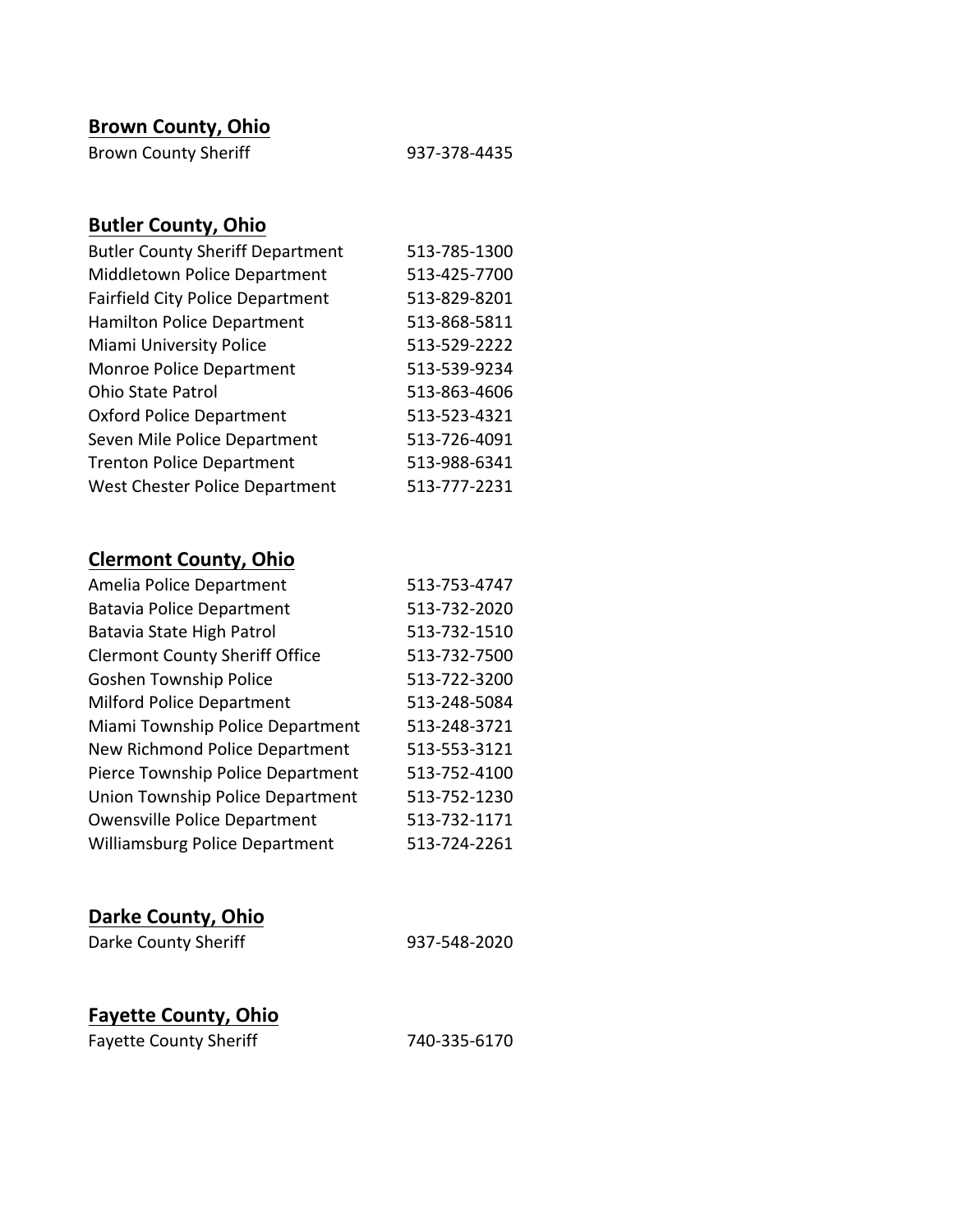#### **Greene County, Ohio**

| <b>Beavercreek Police Dept</b>     | 937-426-1225 |
|------------------------------------|--------------|
| Bellebrooke Police Dept            | 937-848-8484 |
| Cedarville Police Dept             | 937-766-5205 |
| <b>Central State University PD</b> | 937-376-6368 |
| <b>Clifton Police Dept</b>         | 937-376-5034 |
| Fairborne Police Dept              | 937-754-3000 |
| <b>Greene Co Park Districts</b>    | 937-562-7440 |
| <b>Greene County Sheriff</b>       | 937-376-5111 |
| Ohio State Patrol – Greene Co      | 937-372-7671 |
| <b>Spring Valley Police Dept</b>   | 937-376-5111 |
| <b>Sugarcreek Twp Police Dept</b>  | 937-848-6161 |
| <b>Wright State University PD</b>  | 937-775-2111 |
| Xenia Police Dept                  | 937-376-7200 |
| <b>Yellow Springs Police Dept</b>  | 937-767-7206 |

#### **Hamilton County, Ohio**

| <b>Addyston Police Department</b>        | 513-941-1313 |
|------------------------------------------|--------------|
| <b>Amberly Village Police Department</b> | 513-531-2040 |
| Anderson Township Police                 | 513-474-5560 |
| Arlington Heights Police Department      | 513-821-7547 |
| <b>Blue Ash Police Department</b>        | 513-745-8555 |
| <b>Cheviot Police Department</b>         | 513-661-2917 |
| <b>Cleves Police Department</b>          | 513-941-1212 |
| Cincinnati Police Department             | 513-765-1212 |
| Cincinnati PD Personal Crimes            | 513-352-3542 |
| Colerain Township Police Department      | 513-385-7504 |
| Crosby Township Police Dispatch          | 513-825-1500 |
| Deer Park Police Department              | 513-791-8056 |
| Delhi Township Police Department         | 513-922-0060 |
| <b>Elmwood Place Police Department</b>   | 513-242-0754 |
| <b>Evendale Police Department</b>        | 513-563-2249 |
| <b>Fairfax Police Department</b>         | 513-271-7250 |
| <b>Forest Park Police Department</b>     | 513-595-5220 |
| <b>Glendale Police Department</b>        | 513-771-7645 |
| <b>Golf Manor Police Department</b>      | 513-531-3108 |
| Green Hills Police Department            | 513-825-2101 |
| <b>Green Township Police Department</b>  | 513-574-0007 |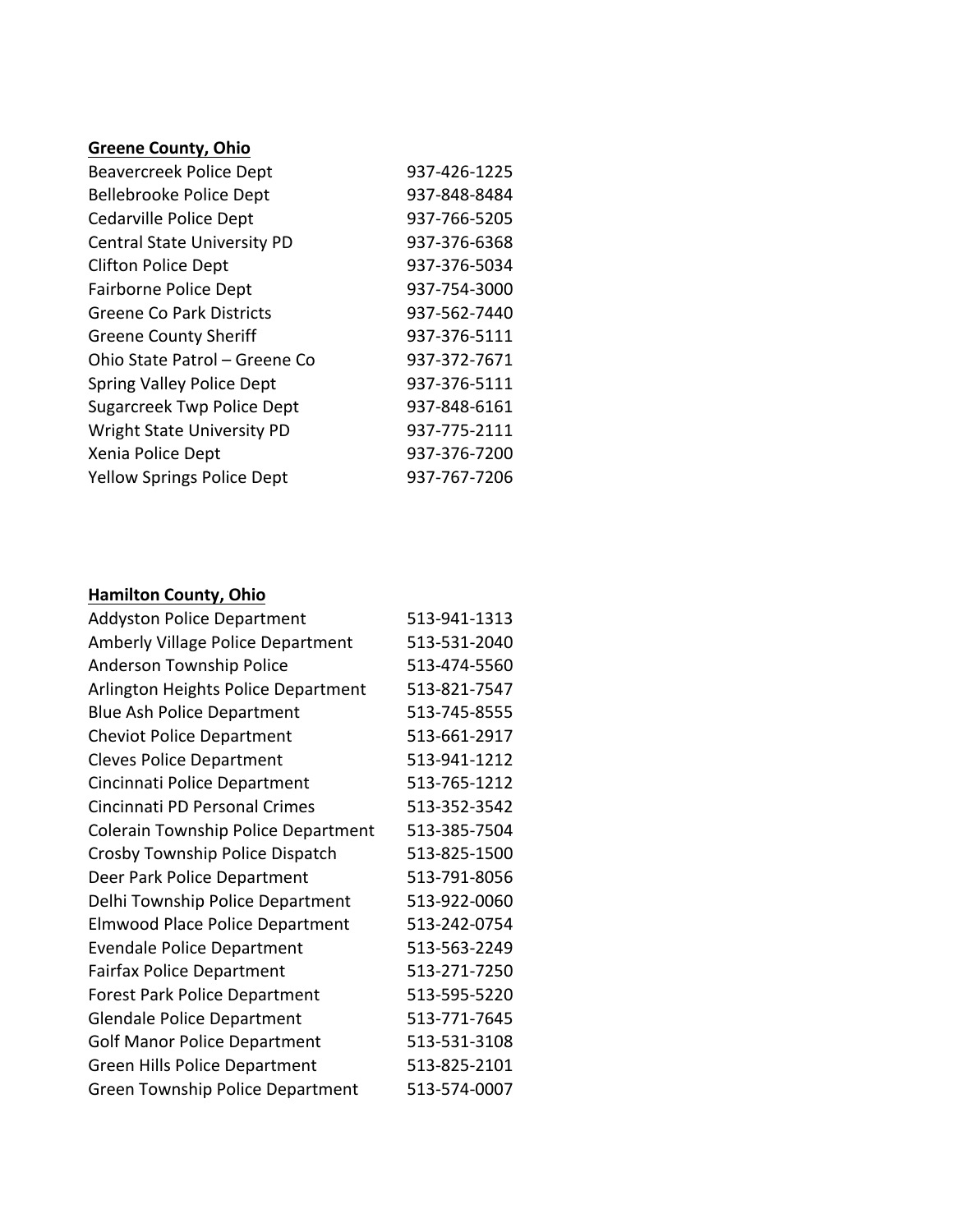| <b>Hamilton County, Ohio</b>          | <b>CONTINUED</b> |
|---------------------------------------|------------------|
| Groesbeck Police/Dispatch Only        | 513-825-2280     |
| <b>Hamilton County Park District</b>  | 513-521-3980     |
| Hamilton County Sheriff's Department  | 513-946-6200     |
| <b>Harrison Police Department</b>     | 513-367-3715     |
| Indian Hill Police Department         | 513-561-7000     |
| Lincoln Heights Police Department     | 513-733-5255     |
| Lockland Police Department            | 513-761-1699     |
| <b>Loveland Police Department</b>     | 513-583-3000     |
| Madeira Police Department             | 513-272-4214     |
| Madison Place Police/Dispatch Only    | 513-852-1500     |
| <b>Mariemont Police Department</b>    | 513-271-4089     |
| Montgomery Police Department          | 513-985-1600     |
| Mt. Healthy Police Department         | 513-728-3183     |
| Newtown Police Department             | 513-561-7697     |
| North College Hill Police Department  | 513-521-7171     |
| Norwood Police Department             | 513-458-4520     |
| Ohio State Patrol-Hamilton Co         | 513-777-6312     |
| <b>Reading Police Department</b>      | 513-733-4122     |
| St. Bernard Police Department         | 513-242-2727     |
| Sharonville Police Department         | 513-563-1147     |
| <b>Silverton Police Department</b>    | 513-936-6220     |
| Springdale Police Department          | 513-346-5760     |
| Springfield Township Police/Dispatch  | 513-729-1300     |
| Sycamore Township Police/Dispatch     | 513-791-8447     |
| <b>Terrace Park Police Department</b> | 513-831-2137     |
| Union Township Police Department      | 513-752-1230     |
| <b>Woodlawn Police Department</b>     | 513-771-8480     |
| <b>Wyoming Police Department</b>      | 513-821-0141     |
| <b>Xavier University Police</b>       | 513-745-1000     |

#### **Miami County, Ohio**

| Miami County Sheriff      | 937-339-6400 |
|---------------------------|--------------|
| Miami County Park Rangers | 937-335-6237 |
| Troy Police Dept          | 937-339-7525 |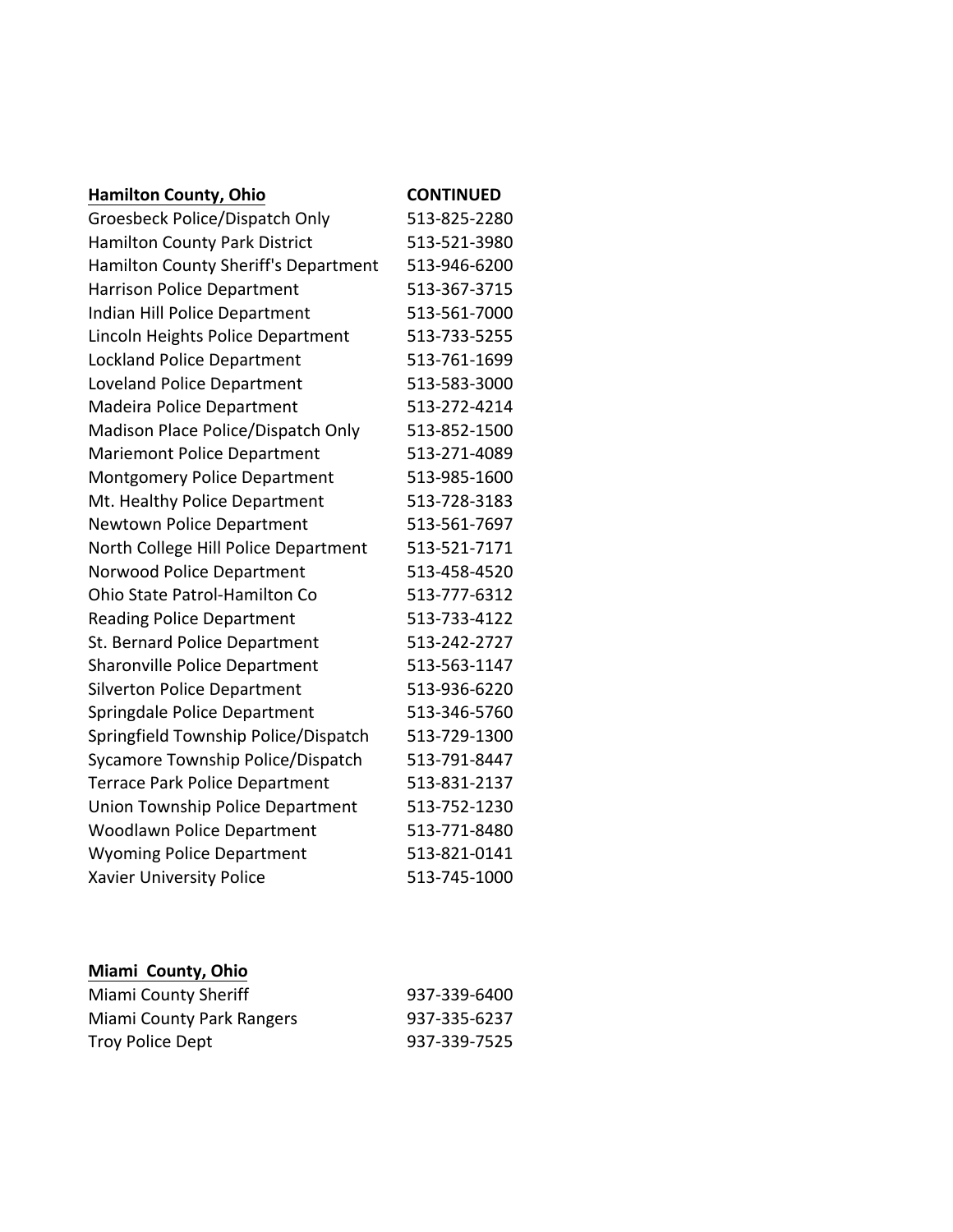#### **Montgomery County, Ohio**

| <b>Brookville Police Dept</b>      | 937-833-2001                 |
|------------------------------------|------------------------------|
| <b>Butler Township Police Dept</b> | 937-890-2671                 |
| Centerville Police Dept            | 937-433-7661                 |
| Clay Township Police Dept          | 937-833-4016                 |
| <b>Clayton Police Dept</b>         | 937-836-3500                 |
| Dayton Police Dept                 | 937-333-1000 or 937-333-1070 |
| <b>Englewood Police Dept</b>       | 937-836-2678                 |
| German Township Police Dept        | 937-855-7211                 |
| Germantown Police Dept             | 937-855-6567                 |
| Huber heights Police Dept          | 937-233-1565                 |
| Jackson Twp Police Dept            | 937-696-2522                 |
| <b>Kettering Police Dept</b>       | 937-296-2555                 |
| Maimisburg Police Dept             | 937-847-6600                 |
| Miami Township Police Dept         | 937-433-2301                 |
| <b>Montgomery County Sheriff</b>   | 937-225-4357                 |
| Moraine Police Dept                | 937-535-1166                 |
| New Lebanon Police Dept            | 937-687-1341                 |
| Oakwood Police Dept                | 937-298-2122                 |
| Perry Township Police Dept         | 937-833-5487                 |
| Phillipsburg Police Dept           | 937-884-5594                 |
| Riverside Police Dept              | 937-233-1820                 |
| <b>Trotwood Police Dept</b>        | 937-837-7771                 |
| Union Police Dept                  | 937-836-0912                 |
| Vandalia Police Dept               | 937-898-5868                 |
| <b>West Carrollton Police Dept</b> | 937-859-3688                 |
|                                    |                              |
|                                    |                              |

#### **Preble County, Ohio**

| Eaton Police Dept            | 937-456-5531 |
|------------------------------|--------------|
| <b>Preble County Sheriff</b> | 937-456-6262 |

#### **Shelby County, Ohio**

| Shelby Co Sheriff | 937-498-1111 |
|-------------------|--------------|
|-------------------|--------------|